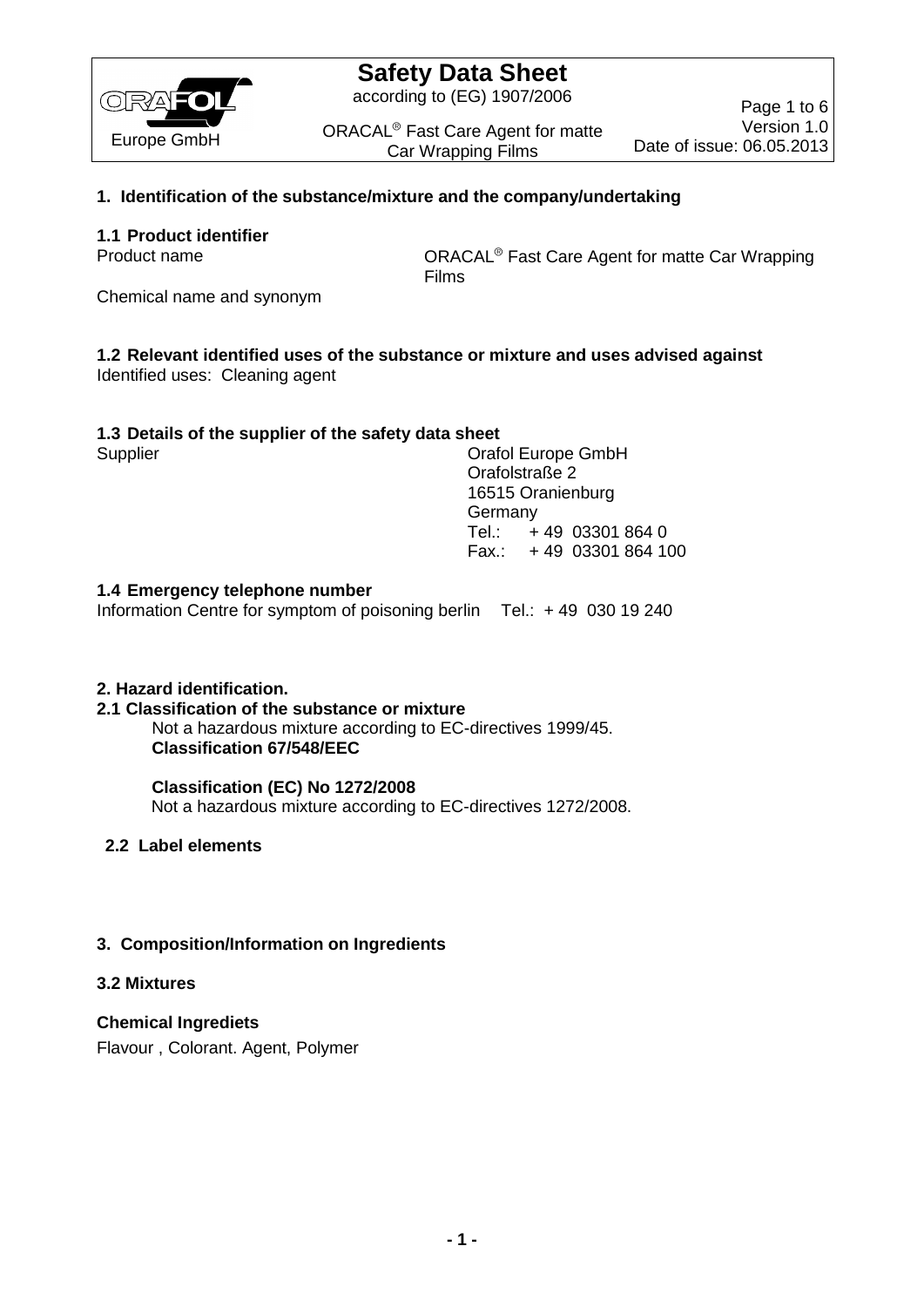

## **Hazardous Ingredients**

| Product name / CAS-No.   | <b>Classification</b><br>67/548/EEC | <b>Classification (EC) No</b><br>1272/2008                        | <b>Substance</b> |
|--------------------------|-------------------------------------|-------------------------------------------------------------------|------------------|
| Acetic acid  % / 64-19-7 | C: R10.35                           | Flam. Liq. 3, Skin Corr. 1A;<br>H <sub>226</sub> H <sub>314</sub> | $1 - 5 \%$       |

The Full Text for all R Phrases and Hazards Statements are Displayed in Section 16.

## **4. First aid measures 4.1 Description of first aid measures**

Inhalation Not applicable

Ingestion Do not induce vomiting. Rinse out the mouth with water, and then drink a plenty of water. Get medical attention.

- Eye contact Promptly wash eyes with plenty of water or eye wash solution while lifting the eyelids. If possible remove any contact lenses and continue to wash.
- Skin contact Not necessary

# **5. Extinguishing media**

### **5.1 Extinguishing media**

Extinction method depend on work environment. Product does not burn.

### **6. ACCIDENTAL RELEASE MEASURES**

### **6.1 Personal precautions, protective equipment and emergency procedures**

#### **6.2 Environmental precautions**

Dilute with plenty of water.

## **6.3 Methods and material for containment and cleaning up**

Dam and absorb spillages with suitable inert absorbent material. **Cleaning method:** little amount of spilled product dilute with plenty of water.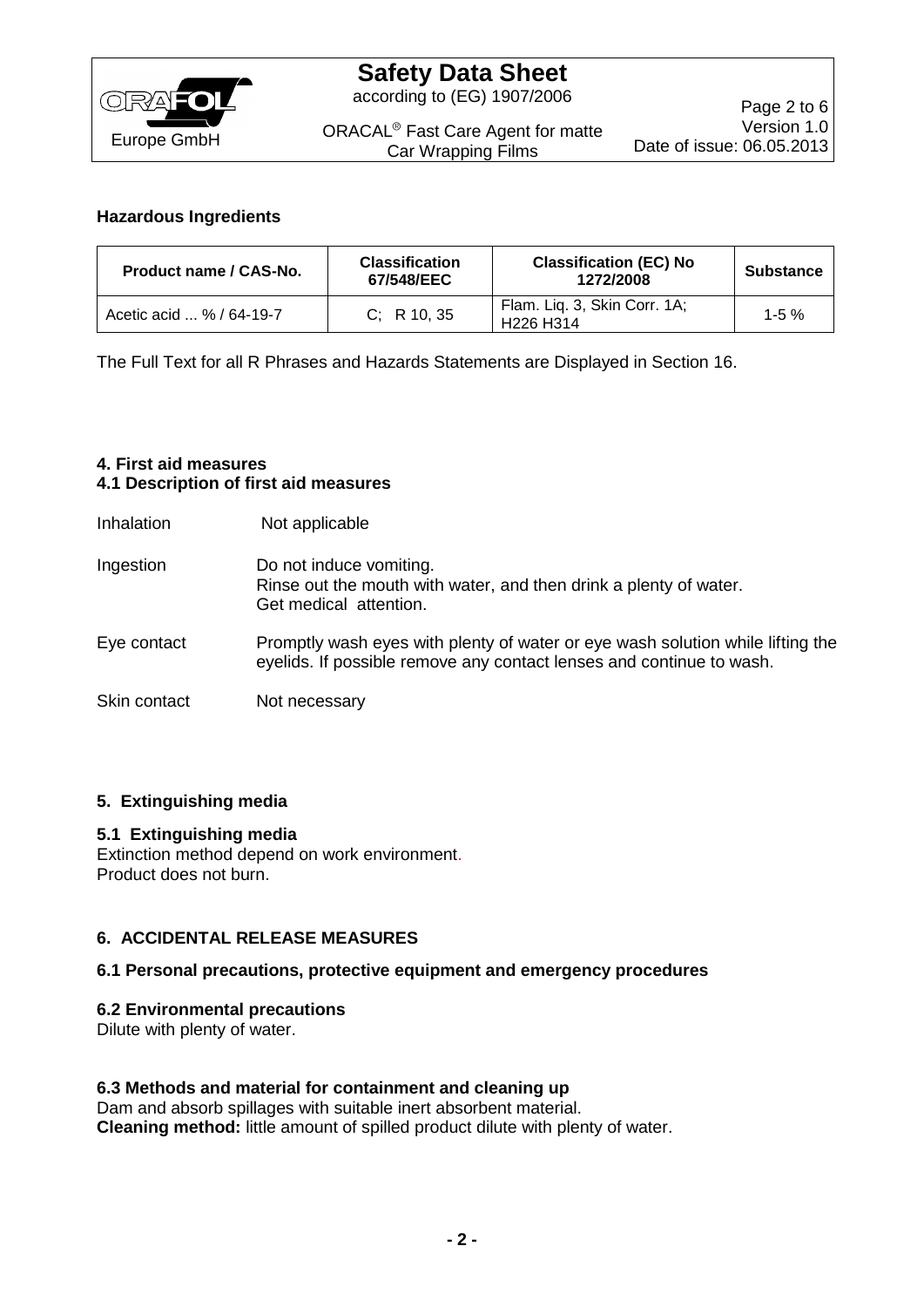

according to (EG) 1907/2006

ORACAL<sup>®</sup> Fast Care Agent for matte Car Wrapping Films

## **7. HANDLING AND STORAGE**

## **7.1 Precautions for safe handling**

Special protective measures are not necessary.

## **7.2 Conditions for safe storage, including any incompatibilities**

Special protective measures are not necessary. Protect against freezing. Store at normal room temperature (approximately °C: 0 till °C: 30)

## **7.3 Specific end use(s)**

The identified uses for this product are detailed in Section 1.2.

# **8. EXPOSURE CONTROLS/PERSONAL PROTECTION**

### **8.1 Control parameters**

**Ingredients with occupational exposure limits to be monitored to German guidelines TRGS 900**

Acetic acid ... % CAS No.  $64-19-7$  10 ml/m<sup>3</sup>, 25 mg/ $m<sup>3</sup>$ 

### **8.2 Exposure controls Occupational exposure controls** Not necessary.

**Personal protective equipment Respiratory protection** At Normal disposal Respiratory protection is not necessary**.**

**Hand protection** Not necessary.

**Eye protection** Not necessary.

**Skin protection** Not necessary.

### **9. PHYSICAL AND CHEMICAL PROPERTIES**

### **9.1 Information on basic physical and chemical properties**

### **Appearance**

| Form   |  |
|--------|--|
| Colour |  |
| Odour  |  |

liquid light green typical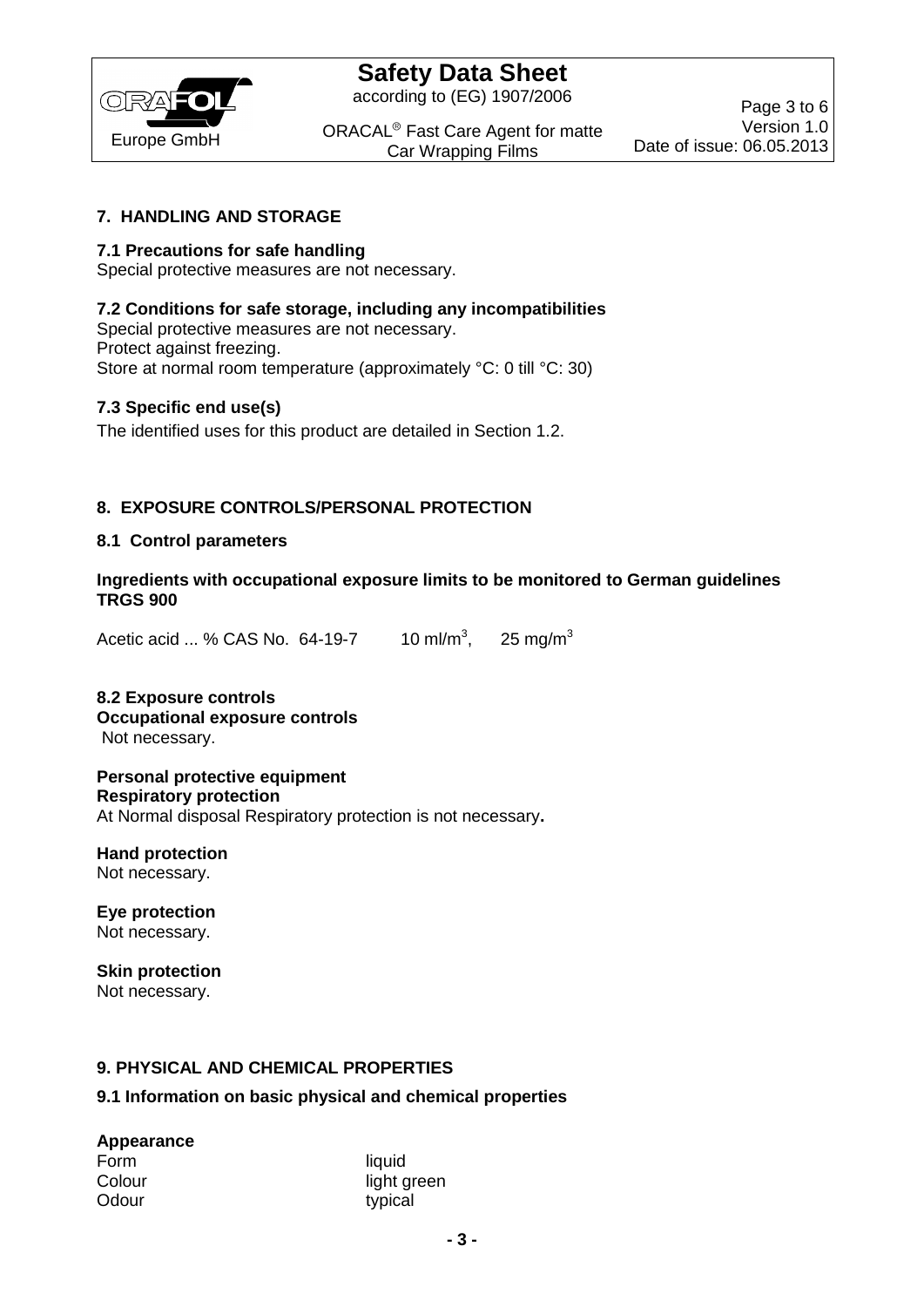

# **Safety Data Sheet**

according to (EG) 1907/2006

ORACAL<sup>®</sup> Fast Care Agent for matte Car Wrapping Films

## **Safety and environmental information**

| pH value                   | 2,5-3,0 $(20^{\circ}C)$                 |
|----------------------------|-----------------------------------------|
| <b>Boiling point</b>       | 100 °C                                  |
| <b>Melting point</b>       | no information available                |
| <b>Freezing point</b>      | no information available                |
| <b>Flash point</b>         | not applicable                          |
| Ignition temperature       | not applicable                          |
| Vapour pressure            | 23 hPa (20 °C)                          |
| <b>Density</b>             | 1,0 g/cm <sup>3</sup> (20 $^{\circ}$ C) |
| <b>Solubility in water</b> | mixable                                 |
| Viscosity                  | no information available                |
| <b>Solvent content</b>     | $0\%$                                   |

### **9.2 Other information**

All available information about the substance has been included in section 9.1.

## **10. STABILITY AND REACTIVITY**

### **10.1 Reactivity**

**10.2 Chemical stability**

### **10.4 Conditions to avoid**

No special danger to mention.

**10.5 Incompatible materials**

### **11. TOXICOLOGICAL INFORMATION**

### **11.1 Information on toxicological effects Potential acute health effects Acute toxicity**

Acetic acid ... % CAS No. 64-19-7 oral LD50 3310 mg/kg Spezies rat.

**Eye contact**  Light irritating.

**Sensitisation effect**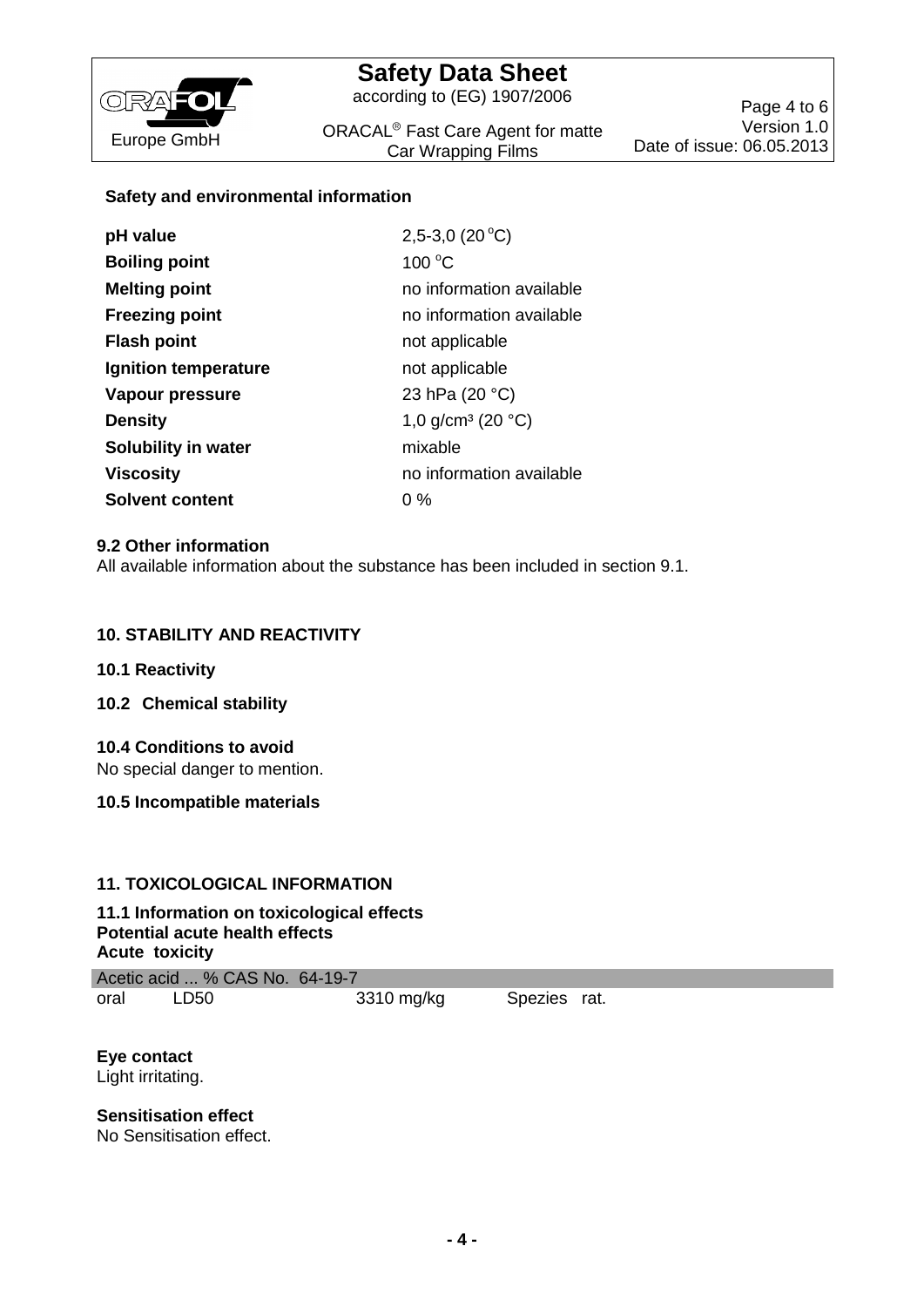

according to (EG) 1907/2006

ORACAL<sup>®</sup> Fast Care Agent for matte Car Wrapping Films

## **12. ECOLOGICAL INFORMATION**

**12.1 Toxicity**

Acetic acid ... % CAS No. 64-19-7

**Acute Toxicity – Crustacean Toxicty**  EC50 65 mg/l (48h) Spezies: Daphnia magna

## **12.3 Bio accumulative potential**

No accumulation in organism.

### **Further Particulars**

Discharge low concentration to abiological clarification plant no disfunction to the activated sludge ist to be expected.

# **13. DISPOSAL CONSIDERATIONS**

#### **13.1 Waste treatment methods Product:**

Dispose of or incinerate in accordance with corresponding regulations. Code of waste pursuant to European Council Directive on waste: **200130** MUNICIPAL WASTES (HOUSEHOLD WASTE AND SIMILAR COMMERCIAL, INDUSTRIAL AND INSTITUTIONAL WASTES) INCLUDING SEPARATELY COLLECTED FRACTIONS **(**detergents other than those mentioned in 20 01 29)

### **Uncleaned packagings:**

Code of waste pursuant to European Council Directive on waste: **150102** packaging (including separately collected municipal packaging, plasticpac kaging.

# **14. TRANSPORT INFORMATION**

### **14.1. UN number**

| 14.2. UN proper shipping name<br><b>ADR/RID/ADN</b> | not classified as a dangerous product in respect to<br>transportation regulations. |
|-----------------------------------------------------|------------------------------------------------------------------------------------|
| 14.2. UN proper shipping name<br><b>IMDG</b>        | not classified as a dangerous product in respect to<br>transportation regulations. |
| 14.2. UN proper shipping name<br><b>ICAO</b>        | not classified as a dangerous product in respect to<br>transportation regulations. |